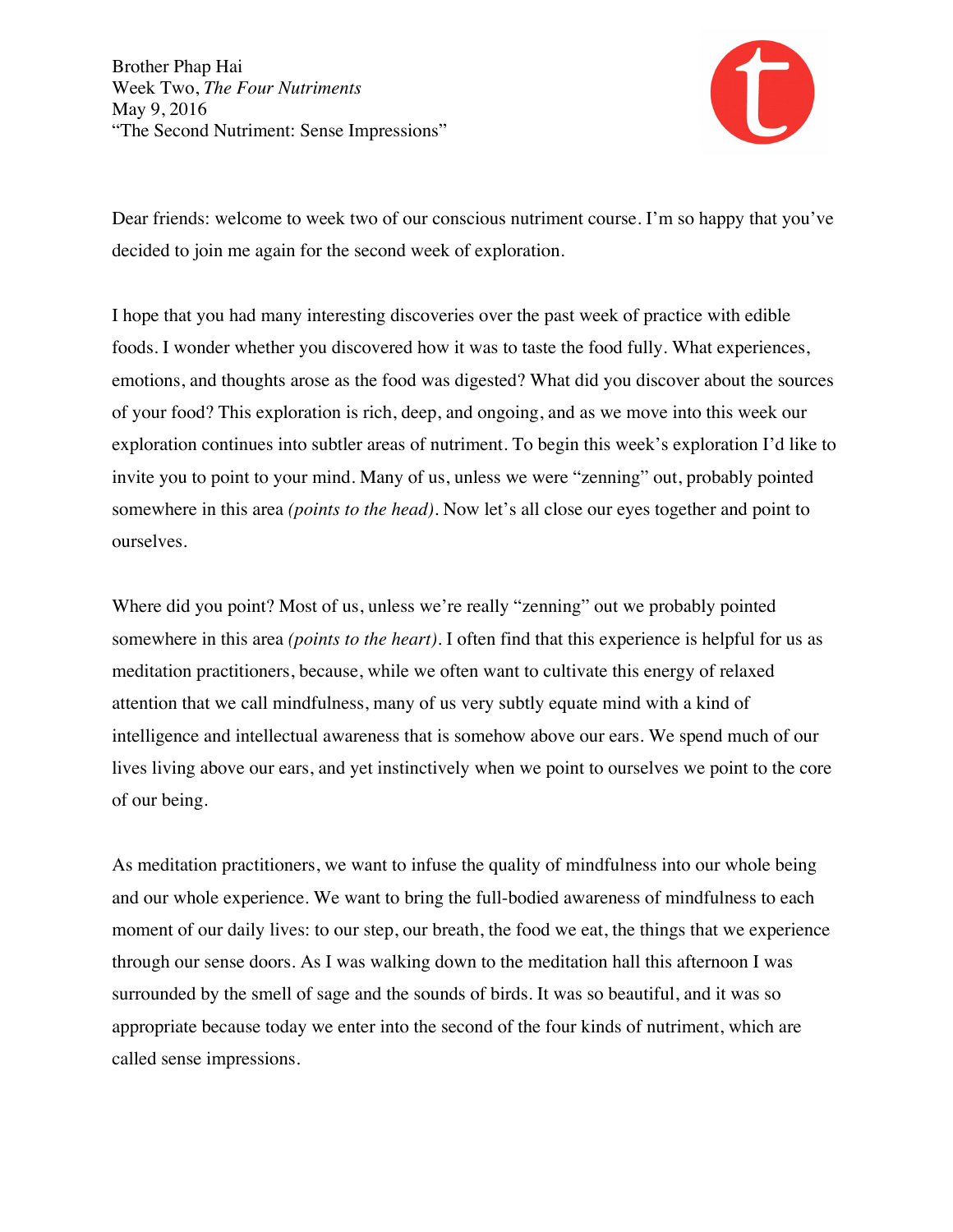

Very simply, sense impressions are the things that we see with our eyes, hear with our ears, smell with our nose, taste with our tongues, and touch with our bodies. Of course, it's subtler than that, but it's a good orientation to the general realm of sense impressions. "Sense impression" is a translation of the Pali word, *phassa*, which means "touch" or "contact." Basically, each of us has what we call a sense base: eyes, ears, nose, tongue, and body. Then we have a consciousness associated with each of those different sense bases, such as the eyes have a kind of consciousness that we call *eye consciousness*, and the ears have a kind of consciousness that we call *ear consciousness*, and so on.

Since our sense bases each have a form of consciousness associated with them, each object that is recognizable to a corresponding kind of consciousness triggers a response. It's like when a hand rises up and the other hand comes together with it to clap. That's the contact. We are surrounded by so many sense impressions each and every moment of our daily life, and only we're only conscious of a certain amount of them.

Sense impressions can feed many things within us. They can feed emotions and feelings such as joy, happiness, and peace, or they can feed emotions and feelings such as anger, depression, and jealousy. The realm of sense impressions is a bit subtler than the realm of edible foods, in which we're dealing with very concrete objects.

Because of their subtlety, sense impressions require a different kind of attention. In our day and age I've noticed so many people coming to our practice centers deeply exhausted. They come to the monastery and they'll say things like "Oh, I feel like I could sleep for 24 hours. I don't even know when I'll be able to get up again." The other experience that people tend to have when they come to our practice centers is that, after a day or two, "Oh, it's so busy in a monastery. Why is the schedule so full?"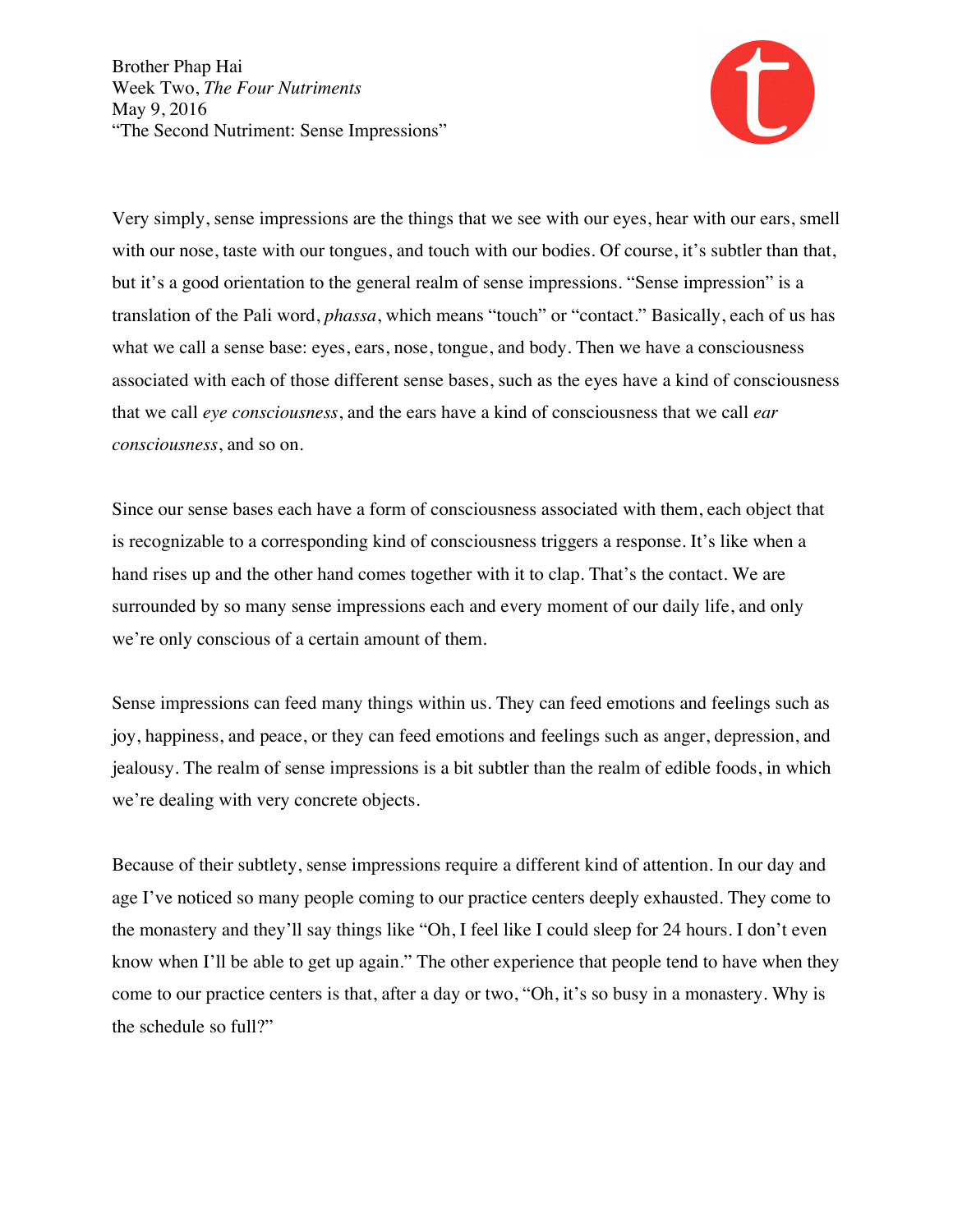

I often share with them we're really not doing anything. We're quite lazy people. We're walking, sitting, eating: nothing too much. Then people start to recognize that, in fact, they're just recognizing the unacknowledged depth of the exhaustion existing already when they came to the monastery.

Much of this exhaustion has to do with the amount of sense impressions that we bring into our bodies and minds, either consciously or unconsciously, in our daily lives. A few months ago I went to the optometrist in Los Angeles, and as I was entering into the mall where the optometrist was there was a sign that said: "Shiny, pretty things this way." I had to smile a little, because I feel that sums up our current condition. We live in a culture of distraction—it's challenging for us to simply be present with our experience. We're becoming habituated to doing this thing and that thing, and then onto something else, and then we're told that if we're only doing two or three things at once we're doing much less than most people in this society.

In some ways, at the beginning of our meditation practice we perform a radical act. We become mono-taskers. We train ourselves to bring our attention to a single thing: to rest with our breath or our step, to rest with the object of our attention. To do one thing at a time in this day and age is a radical act and it's also a luxury. I'm aware of how many responsibilities we have in our daily lives. But we can make conscious choices to nurture ourselves and to bring awareness into different arenas of our life.

As I shared earlier, when there's a stimulus, the consciousness responds. In some sense it's a universal response; there's a sound, and we hear it. But there's also an aspect of sense impression that's very unique to each of us. We each experience things in a slightly different way. When a stimulus arises and sense impression responds, what occurs within us—a split second after the response—is the arising of a feeling. It might be a pleasant feeling, a painful feeling, or a neutral feeling, but it is very quick and almost unconscious coloring of that sensation.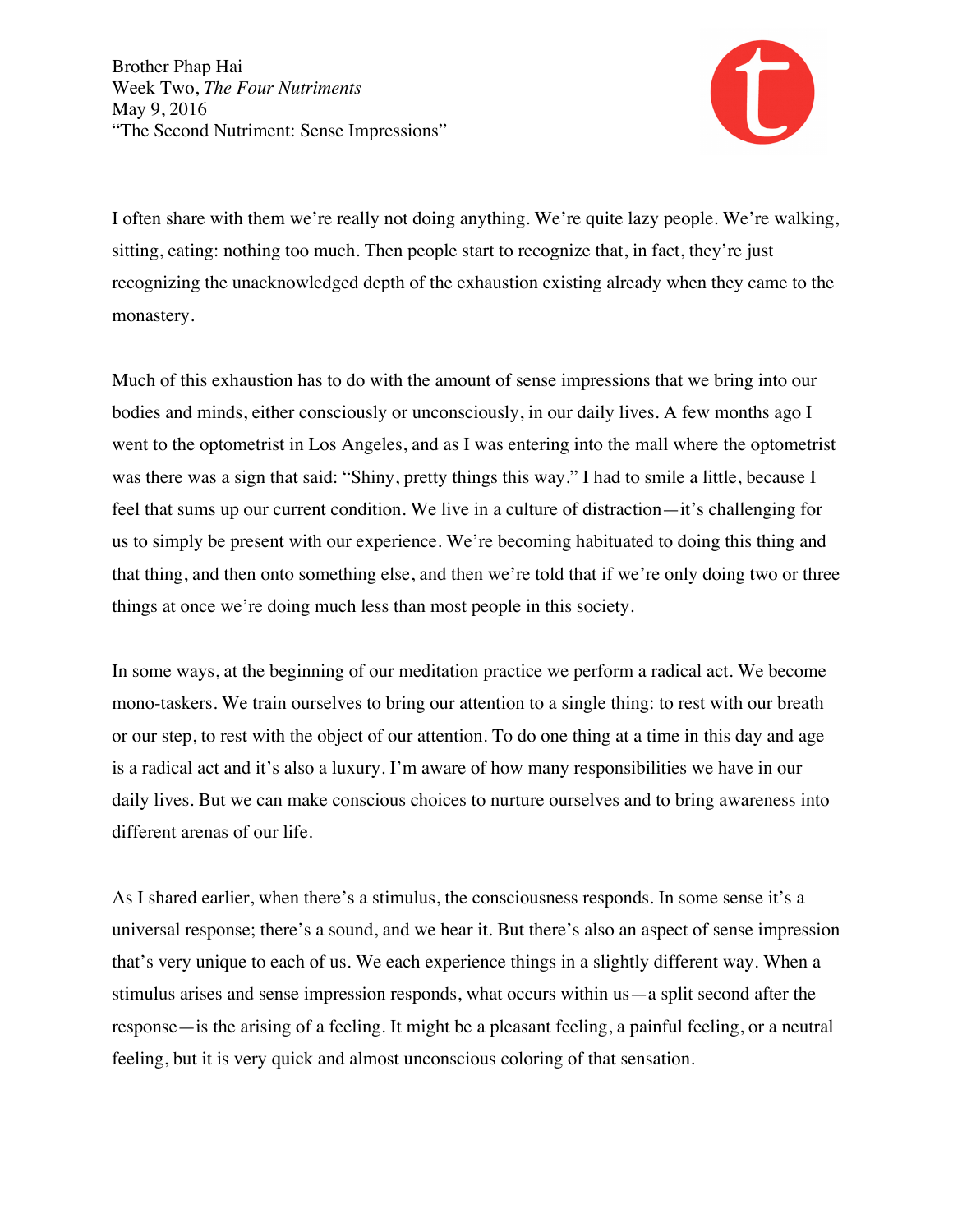

Many of us don't even notice this. Some things are very clear to us as painful feelings in terms of sense impressions. For example, if somebody comes into the room and scrapes their fingernails down the blackboard we have a very particular, visceral reaction. Very few of us enjoy that sound. But there are other sounds, tastes, and smells that will give rise to a pleasant feeling.

Again, it's very different for each one of us. One of the very strong associations I have in my own life is with the smell of fruitcake. My grandmother was a cake decorator, so her house was always filled with the smell of fruitcake from the time I was very young until I left home. Whenever I would visit her, it was almost as if the walls were impregnated with that smell of fruitcake. She made so many of them and had to age them in cabinets in the house. Whenever I smell fruitcake or Christmas plum pudding, I immediately think of my grandmother and I have a whole set of associations with my grandmother, a whole set of memories and feelings that arise with that experience. It's the same way for each one of us with each and every sense impression that we come into contact with, consciously or unconsciously.

A while ago one of our sisters here in Deer Park Monastery had just transferred to the United States from Vietnam. She hadn't met many non-Vietnamese monastics at that time and when she met me she came right up to me, looked right into my eyes and said: "Brother Phap Hai, your eyes are green. My eyes are brown. Do you see the same things I do?" I smiled and thought to myself that it was a very good question. But the answer is, probably not. I probably don't see the same things you do, even if we're sharing the same physical space and experience. What presents itself to my eye consciousness is probably different from what presents itself to your eye consciousness. Is your experience of the color green the same as my experience of the color green? Who knows? We know that the same sectors of our brain light up, but when we each talk about our experience of the color green, or of this moment, or of that meal or of that sound, it becomes so clear that each one of us is at the same time having a very unique response to that stimulus.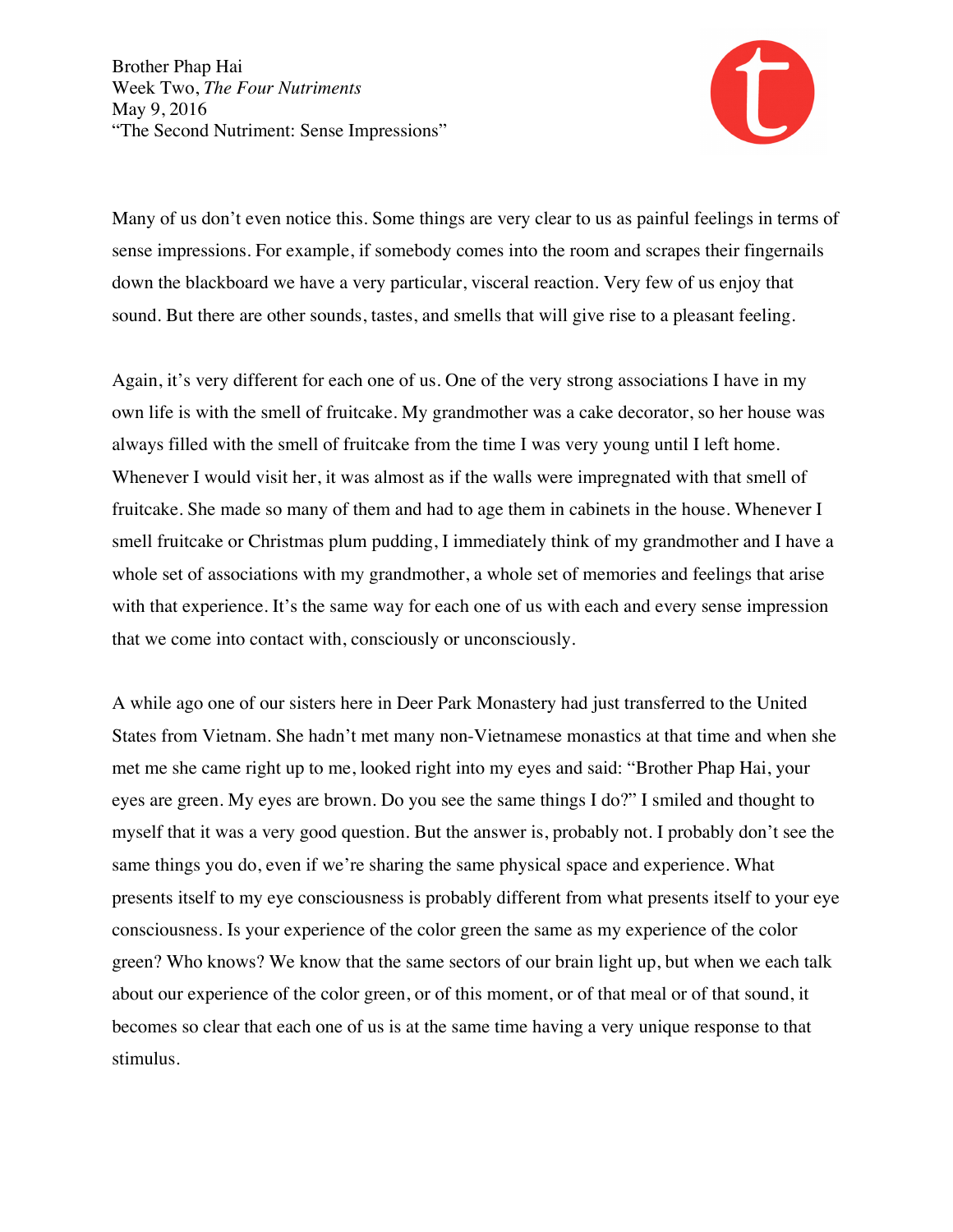

This is what we mean when we're talking about the collective or general experience and the particular experience. In fact, in Buddhist psychology there's one concept very important to understand as we begin to embark on this exploration with sense impressions. It's known by a technical term, but don't be afraid. It's called "modes of cognition". We talk about three different modes of cognition. We talk about the thing in and of itself, the flower in and of itself. I have a beautiful orchid next to me. It's very rare for us to be in contact with the flower's suchness or the true nature of the flower, the true nature of this taste, this happiness, or this sadness. This is the thing just as it is, without any stories, interpretations, shades of feeling, or lenses through which we're seeing this flower. Even the word "flower" is a lens through which I channel this experience that's right there.

So that's the first mode of cognition: the thing in and of itself. There are very brief moments in which we're in contact with things just as they are. As we continue to develop that quality of attention that we call mindfulness, we deepen our concentration and insight, which deepens into concentration and insight those moments become more and more but in the beginning this is a very rare experience to see something just as it is for many of us.

The second of the three modes of cognition is the realm that we're most often occupied with in our daily life: the realm of representations. This is what I was speaking about just a moment ago, when I shared how we have a sense impression—a sight, a sound, a taste—and we tell ourselves a story about it, or a feeling arises based on a past experience. It's an interpretation of the experience of what we call a flower, which immediately a representation because I have been told at a certain point in my life that this is a flower. Thus, the flower fits into a certain realm of concepts for me. This is what we call the realm of representations: these little stories, shades, and interpretations.

The third mode of cognition is mere images. These are mental images occurring for most of us in our dream states, when an image just appears to our mind. For some of us, this can happen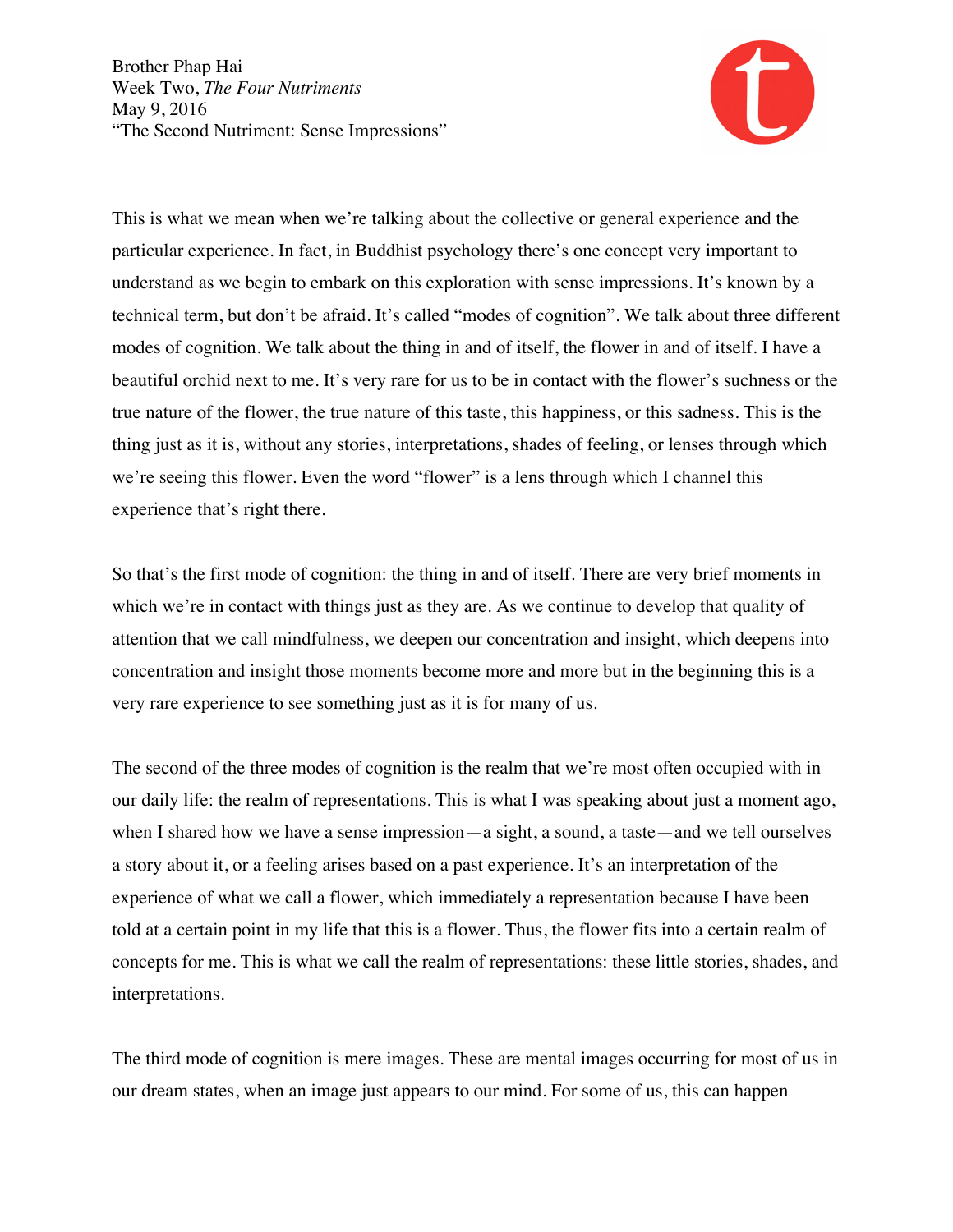

during our sitting meditation, if we notice that we're quite distracted. For those of us with some emotional challenges, there can be quite a predominance of the realm of mere images.

These are all modes of cognition, but the one that we're most often working with through our sense impressions is the realm of representations: the stories that arise when we come into contact with an object.

I have a very funny story about this. I think we learn better through stories and through jokes, and I'm certainly happy to be the brunt of a couple of jokes. Last year, I had the chance to go to Plum Village. It's been about seven years since I've spent time there; I've been based here in Deer Park for quite a while. When I was at Plum Village, I was so deeply in love with the spring. It had been so long since I'd seen the buds bursting from the trees and the flowers coming up from the ground. In the upper hamlet at Plum Village, there's a lake that in the summertime has lotuses. As I was walking around the upper hamlet, I noticed two ducks always floating around this lake together. It didn't matter the time of day or the weather; they were always together, floating around the lake. I was enchanted by them. I would spend about fifteen minutes each time I walked to the dining hall just sitting by that lake and thinking to myself how wonderful nature is. Look at how the ducks are so deeply connected together, how they love to spend time together. I sat there and I enjoyed it, and after a few weeks I noticed some of the other monks walking by and smiling a little bit as they went to the monks' residence.

Towards the end of my stay, I went to one of my older brothers and said, "You know, Brother, I've been enjoying so much looking at these two ducks on the lake. It's just so lovely. I don't have a chance to see these things very often in our dry environment at Deer Park." He burst into laughter and said, "You know, it has brought the brothers so much happiness and so much joy the past two months to watch you sitting by the lake and enjoying these two Styrofoam ducks that are floating around the pond." It was in that moment that I realized I had spent all of this time telling myself a story about these two ducks that I was seeing.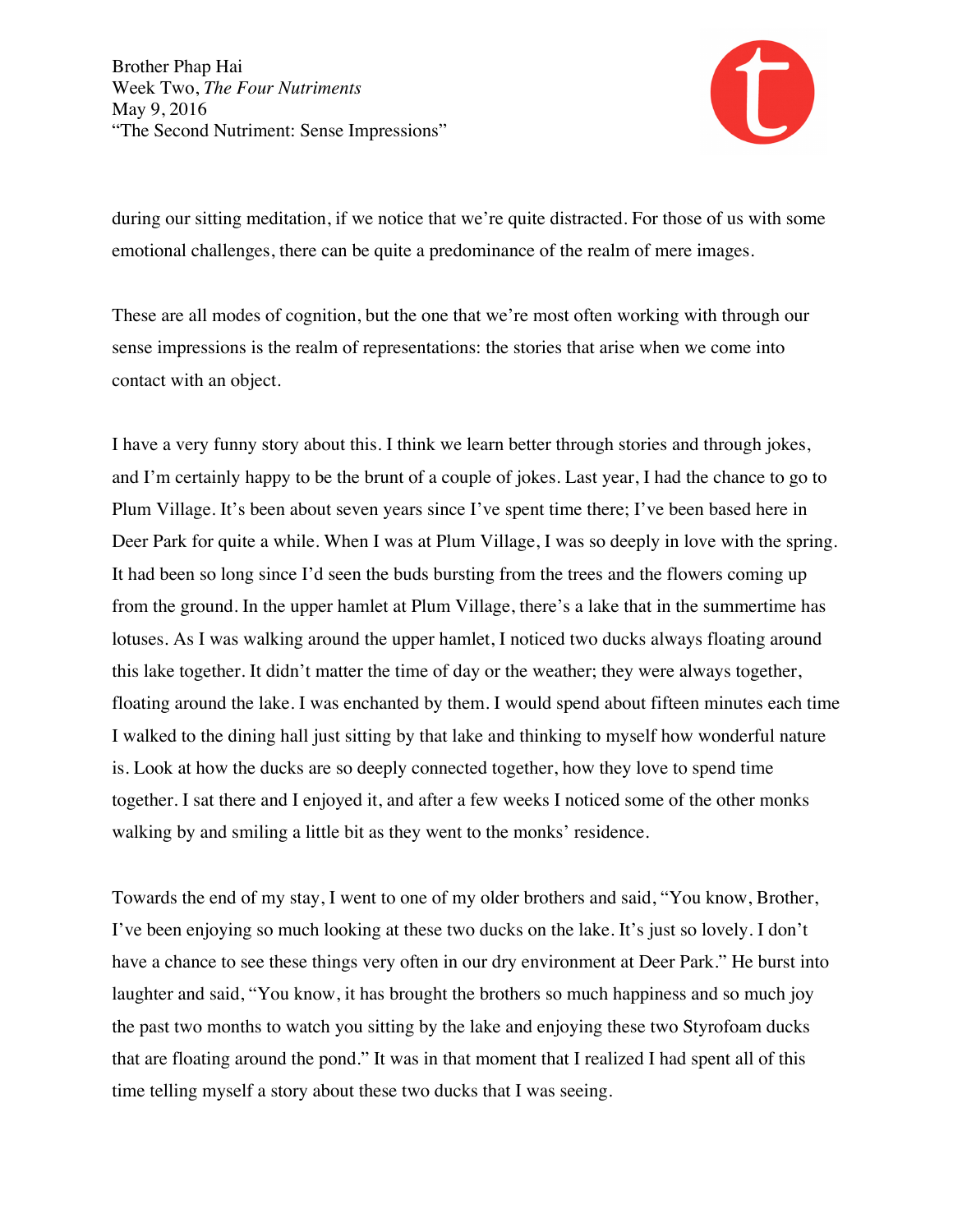

This is what we mean when we talk about the realm of representation. It's true that these were images of ducks and not actual ducks. I was telling myself all kinds of stories about the experience I was having with these images. Each one of us, when we taste or hear something, on a very subtle level we make an interpretation. Very often, that interpretation brings about happiness or brings about something like sadness, despair, or depression.

In the *Putamansa Sutta*, which is the discourse on the only son's flesh that we're using intermittently through these four weeks, the Buddha gives us another strong image for sense impressions: a cow with no skin, no protection, being bitten by flying insects. The Buddha invites us to reflect on our relations with sense impressions in the same way.

This is a very important reflection for us to engage in, particularly if we notice ourselves exhausted in daily life. Where do we put our attention? What are we engaged in? Where do we put ourselves physically as we go through our day? What sounds do we hear? What tastes do we seek out? What do we look at? What media are we feeding into our consciousness? If we reflect on sense impressions as nutriment, then we know certain nutriments give rise to certain experiences.

One of the most important things that we can do for ourselves this week is to engage in what I call a technological sabbatical. This sabbatical can be one minute long, an hour long, or a day long. I invite you to turn off your mobile device for a minute, ten minutes, or fifteen minutes. You will be okay, and the world will be okay as well. It's become such a habitual response to check our phone when they go off: we have to know what the message is. We've never been more connected and yet more disconnected from each other and from our own experience than we are at this time.